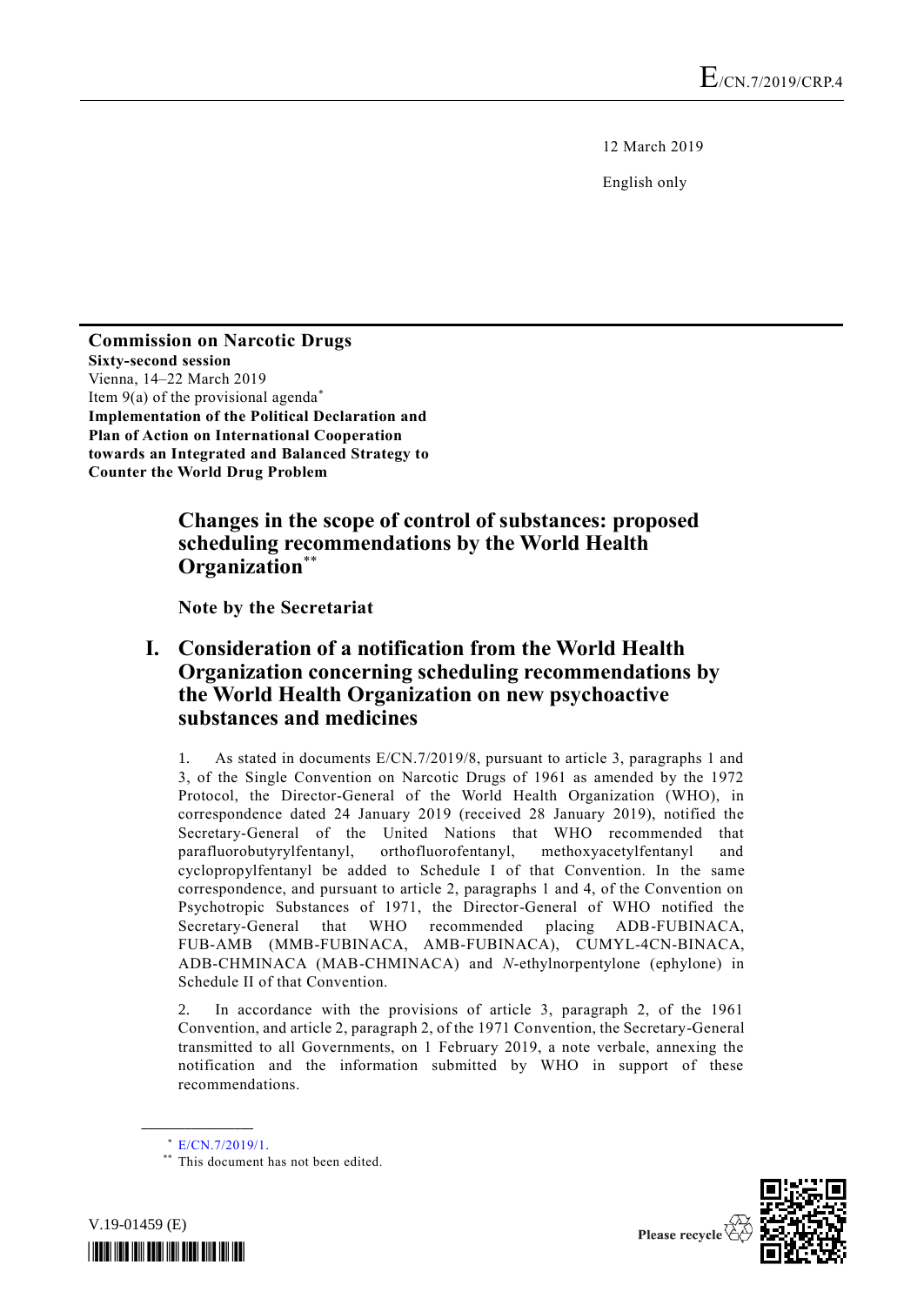3. By the deadline of 28 February 2019, as stated in the notification of the Secretary-General, four Governments had provided comments on the possible scheduling of the aforementioned substances recommended by WHO to be placed under international control under the 1961 Convention, as well as their consideration of economic, social, legal, administrative or other factors relevant to the possible scheduling of the aforementioned substances recommended by WHO to be placed under international control under the 1971 Convention: Colombia, Hungary, Morocco and Uruguay.

4. The Government of Colombia stated that it supported the placement of the aforementioned NPS under international control from economic, social, legal and administrative points of view. The Government explained that the inclusion of these NPS in the relevant schedules would not affect the industry or economy of Colombia because these substances did not have any medical or industrial use. In case a legitimate use was identified in the future, the recommended schedules would still allow for medical and scientific use. The Government further stated that the criminal offence of drug trafficking according to Colombian law (article 376 of the Colombian Criminal Code) referenced the international treaties to determine the substances to which the offence applied. Therefore, the Government considered it to be helpful if such substances were placed in the schedules of the two Conventions. Although the establishment of a medical or scientific use of any of these substances was unlikely, the National Narcotics Fund would be able to control them.

5. The Government of Colombia also submitted its supporting analysis:

(a) The four aforementioned fentanyl analogues have similar effects to other fentanyls already placed in Schedule I of the 1961 Convention, they are liable to similar abuse and have a similarly high dependence potential. They have been reported to lead to serious and even fatal intoxication cases in various countries. There were no indications of a therapeutic use, but a risk that they have started to circulate in illicit drug markets;

(b) The aforementioned synthetic cannabinoids have similar characteristics to plant-based cannabinoids but may have higher potency and in high concentrations could cause serious intoxications and behaviour that have only been observed by this type of cannabinoids. They have a high dependency potential and high liability to abuse. There was no indication of therapeutic use, but serious risks for public health, both for consumers and for society in general;

(c) *N*-ethylnorpentylone (ephylone) is classified as a synthetic cathinone analogue and therefore a psychomotor stimulant. There was no indication of therapeutic or other legitimate use. The substance has effects on the central nervous system and its consumption constituted a public health risk because of the lack of knowledge on the dosage and pharmacological mechanism. Preliminary studies show that the substance has similar dependence potential and liability to abuse as other substances in Schedule II of the 1971 Convention, such as MDPV and α-PVP. Substances such as ephylone have emerged due to the stronger controls established over other substances used for recreational purposes. Ephylone is consumed as a substitute these other substances without taking into account the adverse effects.

6. The Government of Hungary stated that it supported the decision by the Commission on Narcotic Drugs to take action on the scheduling recommendations relating to NPS and painkillers. It also stated that it agreed with the recommendations made by WHO.

7. The Government of Morocco informed that it had no objection against the WHO recommendations regarding the scheduling of NPS.

8. The Government of Uruguay supported the inclusion of the aforementioned fentanyl analogues in Schedule I of the 1961 Convention, given that they have no demonstrated therapeutic use and could present a risk for public health and for society at large. The Government elaborated on the mode of action and the high liability of abuse of these substances. The Government stated that the substances produced the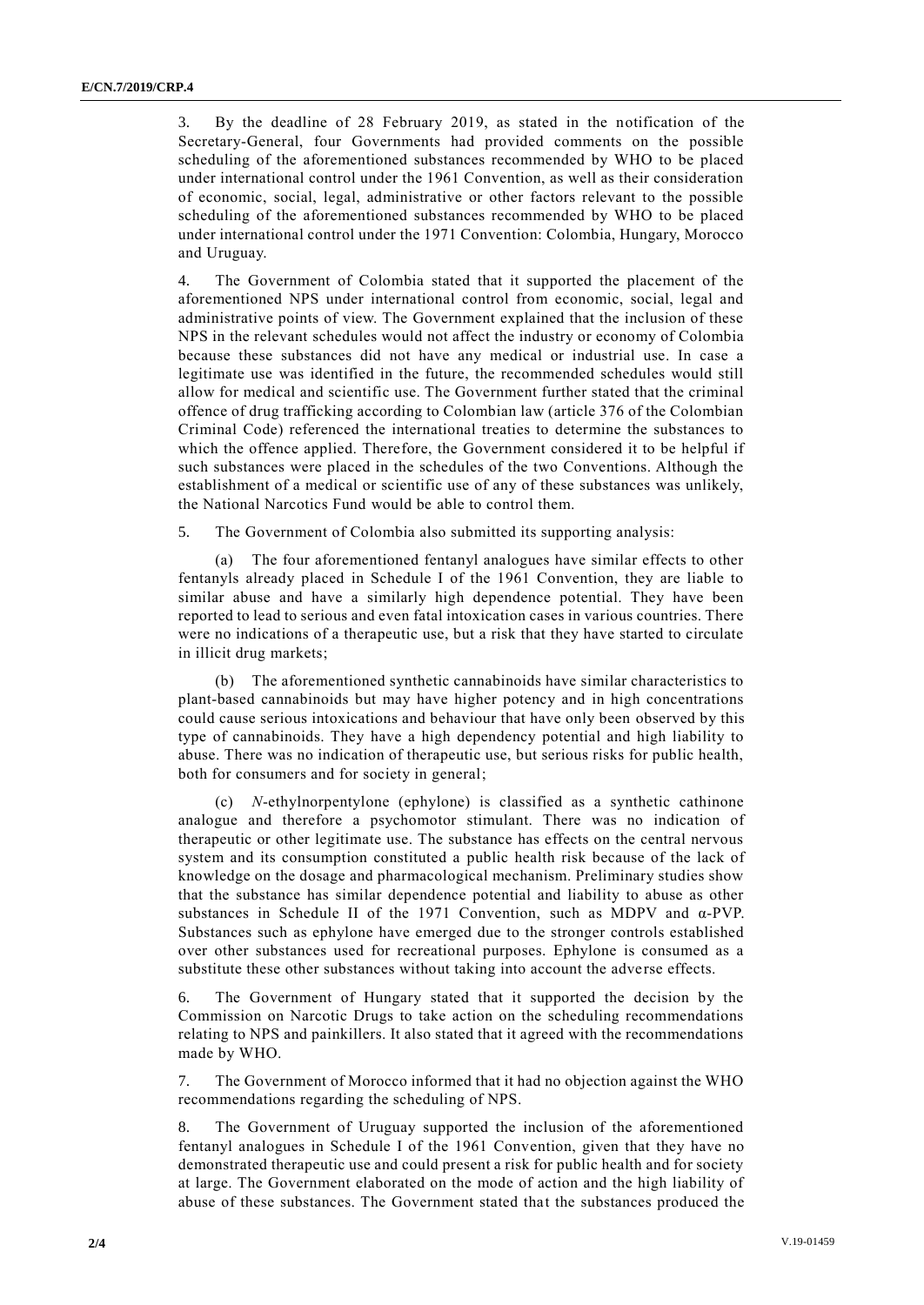typical ill effects of opioids, such as fatal respiratory depression, and confirmed that they were not contained in any register of pharmaceutical products in the country.

9. The Government of Uruguay further supported the inclusion of the aforementioned synthetic cannabinoids into Schedule II of the 1971 Convention, given that they had no demonstrated therapeutic use and could represent a risk for public health and for society at large. The Government elaborated on the mode of action and the high liability to abuse of these substances. The Government further stated that their use had been associated with many adverse effects, including serious and fatal intoxications, which were similar to those produced by other synthetic cannabinoids contained in Schedule II of the 1971 Convention.

10. The Government of Uruguay further supported the inclusion of *N*-ethylnorpentylone (ephylone) in Schedule II of the 1971 Convention. It elaborated on the mode of action and the adverse effects, as well as the high dependence potential and high liability to abuse of the substance and referred to evidence which associated the use of the substance with fatal intoxications in various countries. In conclusion, the Government stated that this substance could cause substantial damage, without any therapeutic use, and produced similar effects to other synthetic cathinones contained in schedule II of the 1971 Convention.

## **II. Consideration of a notification from the World Health Organization concerning scheduling recommendations by the World Health Organization on cannabis and cannabis-related substances**

11. As stated in document E/CN.7/2019/12, pursuant to article 3, paragraphs 1 and  $3$  to 6, of the 1961 Convention and article 2, paragraphs 1, 4 and 6, of the 1971 Convention, the Director-General of WHO, in correspondence dated 24 January 2019 (received 28 January 2019), notified the Secretary-General of the outcome of the critical review of cannabis and cannabis-related substances undertaken by the WHO Expert Committee on Drug Dependence at its forty-first meeting. In that connection, the Director-General notified the Secretary-General of the recommendations regarding the review of cannabis and cannabis-related substances, which were as follows:

(a) To delete cannabis and cannabis resin from Schedule IV of the 1961 Convention;

(b) To add dronabinol and its stereoisomers (*delta*-9-tetrahydrocannabinol) to Schedule I of the 1961 Convention; and to delete it from Schedule II of the 1971 Convention, subject to the Commission's adoption of the recommendation to add it to Schedule I of the 1961 Convention;

(c) To add tetrahydrocannabinol (THC) (isomers of *delta*-9 tetrahydrocannabinol) to Schedule I of the 1961 Convention, subject to the Commission's adoption of the recommendation to add dronabinol and its stereoisomers to Schedule I of the 1961 Convention; and to delete THC from Schedule I of the 1971 Convention, subject to the adoption of the recommendation to add it to Schedule I of the 1961 Convention;

(d) To delete extracts and tinctures of cannabis from Schedule I of the 1961 Convention;

(e) To give effect to the recommendation of the Expert Committee on Drug Dependence at its fortieth meeting that preparations considered to be pure CBD should not be scheduled under the international drug control conventions, by adding a footnote to the entry for cannabis and cannabis resin in Schedule I of the 1961 Convention to read "Preparations containing predominantly cannabidiol and not more than 0.2 per cent of *delta*-9-tetrahydrocannabinol are not under international control";